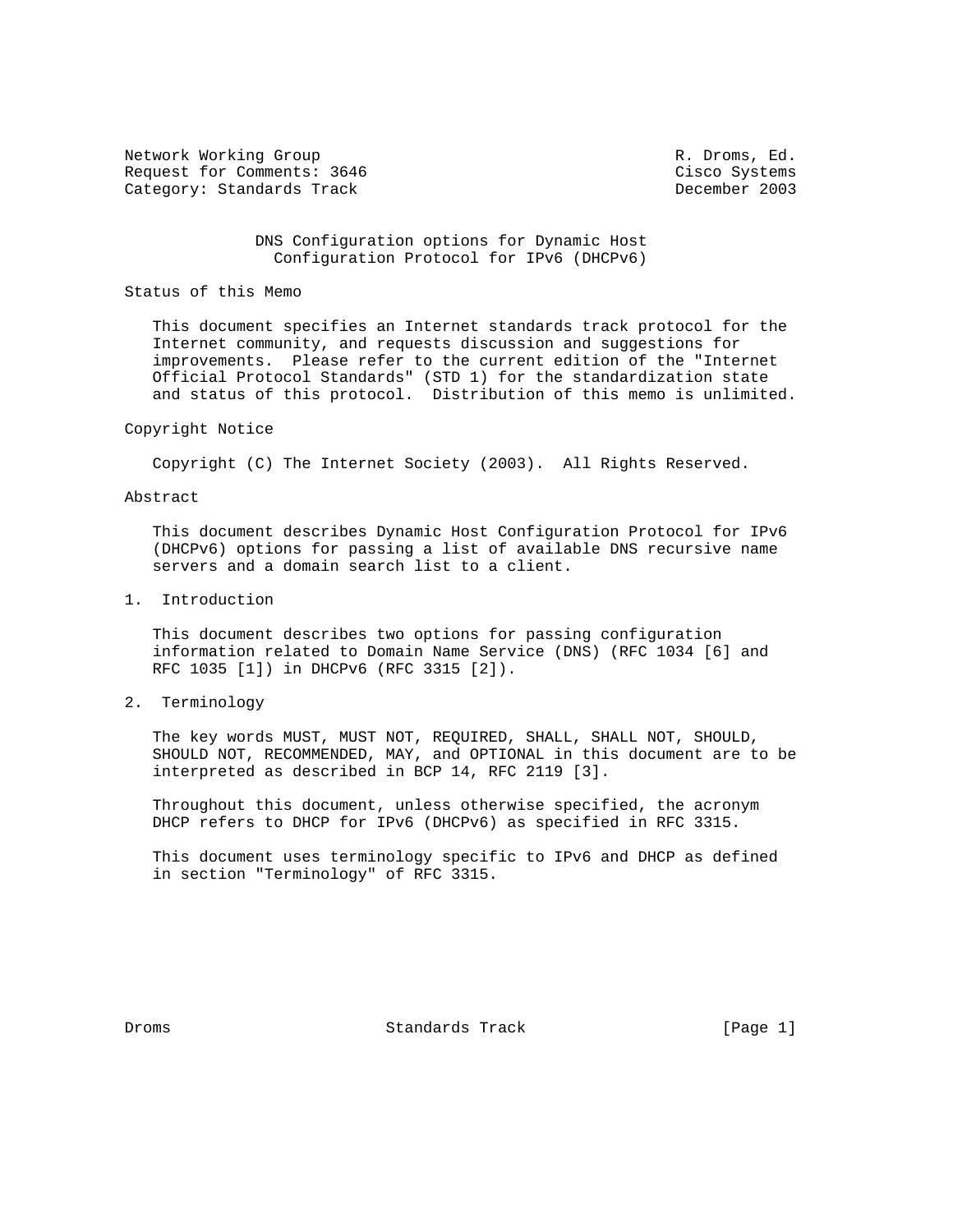### 3. DNS Recursive Name Server option

 The DNS Recursive Name Server option provides a list of one or more IPv6 addresses of DNS recursive name servers to which a client's DNS resolver MAY send DNS queries [1]. The DNS servers are listed in the order of preference for use by the client resolver.

The format of the DNS Recursive Name Server option is:

0  $1$  2 3 0 1 2 3 4 5 6 7 8 9 0 1 2 3 4 5 6 7 8 9 0 1 2 3 4 5 6 7 8 9 0 1 +-+-+-+-+-+-+-+-+-+-+-+-+-+-+-+-+-+-+-+-+-+-+-+-+-+-+-+-+-+-+-+-+ OPTION\_DNS\_SERVERS | option-len +-+-+-+-+-+-+-+-+-+-+-+-+-+-+-+-+-+-+-+-+-+-+-+-+-+-+-+-+-+-+-+-+ | | | DNS-recursive-name-server (IPv6 address) | | | | | +-+-+-+-+-+-+-+-+-+-+-+-+-+-+-+-+-+-+-+-+-+-+-+-+-+-+-+-+-+-+-+-+ | | | DNS-recursive-name-server (IPv6 address) | | | | | +-+-+-+-+-+-+-+-+-+-+-+-+-+-+-+-+-+-+-+-+-+-+-+-+-+-+-+-+-+-+-+-+ | ... | ... | ... | ... | ... | ... | ... | ... | ... | ... | ... | ... | ... | ... | ... | ... | ... | ... | . +-+-+-+-+-+-+-+-+-+-+-+-+-+-+-+-+-+-+-+-+-+-+-+-+-+-+-+-+-+-+-+-+ option-code: OPTION\_DNS\_SERVERS (23) option-len: Length of the list of DNS recursive name servers in octets; must be a multiple of 16

DNS-recursive-name-server: IPv6 address of DNS recursive name server

4. Domain Search List option

 The Domain Search List option specifies the domain search list the client is to use when resolving hostnames with DNS. This option does not apply to other name resolution mechanisms.

Droms Standards Track [Page 2]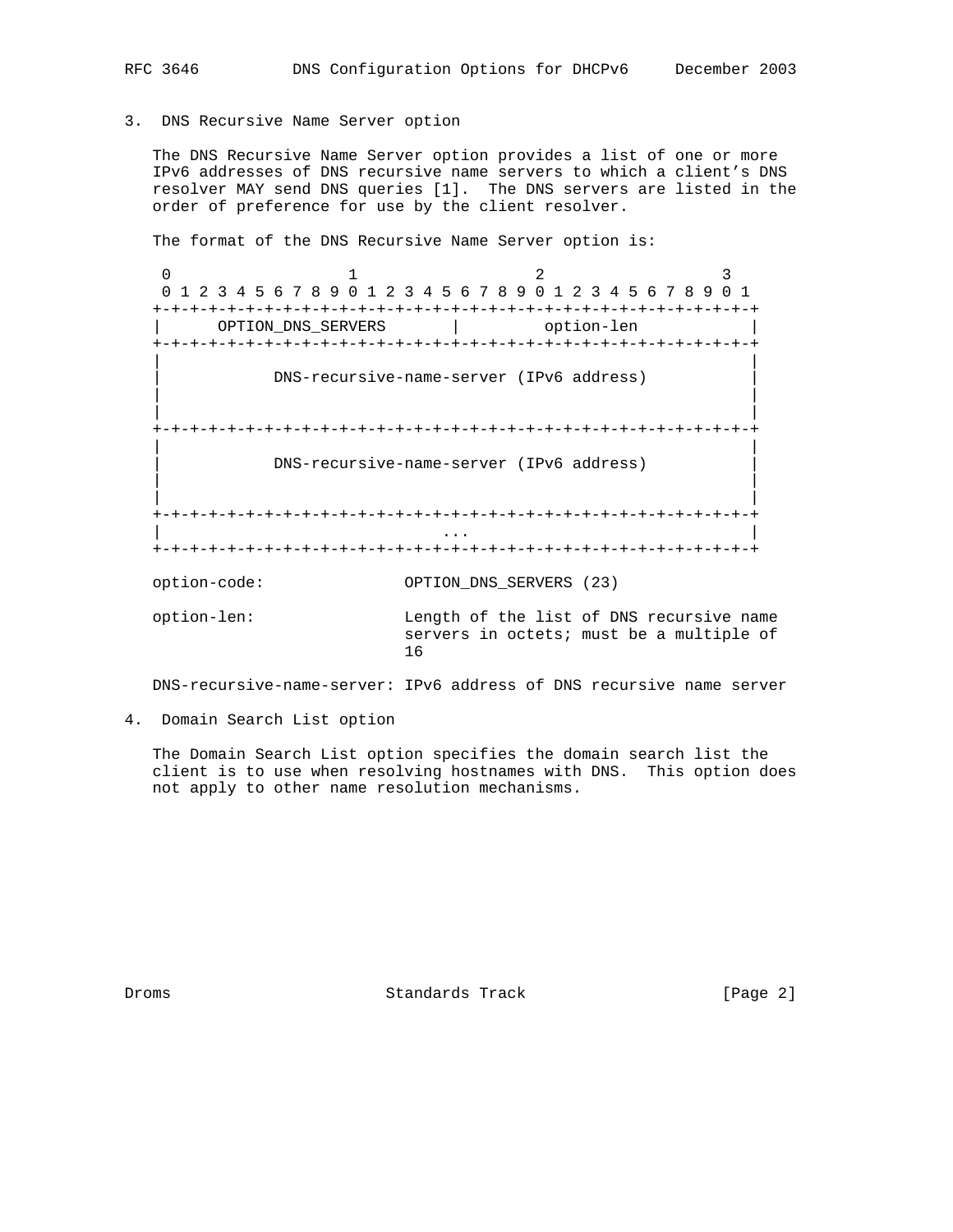The format of the Domain Search List option is:

0  $1$  2 3 0 1 2 3 4 5 6 7 8 9 0 1 2 3 4 5 6 7 8 9 0 1 2 3 4 5 6 7 8 9 0 1 +-+-+-+-+-+-+-+-+-+-+-+-+-+-+-+-+-+-+-+-+-+-+-+-+-+-+-+-+-+-+-+-+ OPTION\_DOMAIN\_LIST | option-len +-+-+-+-+-+-+-+-+-+-+-+-+-+-+-+-+-+-+-+-+-+-+-+-+-+-+-+-+-+-+-+-+ searchlist | ... | ... | ... | ... | ... | ... | ... | ... | ... | ... | ... | ... | ... | ... | ... | ... | ... | ... | 1 +-+-+-+-+-+-+-+-+-+-+-+-+-+-+-+-+-+-+-+-+-+-+-+-+-+-+-+-+-+-+-+-+

option-code: OPTION\_DOMAIN\_LIST (24)

option-len: Length of the 'searchlist' field in octets

 searchlist: The specification of the list of domain names in the Domain Search List

 The list of domain names in the 'searchlist' MUST be encoded as specified in section "Representation and use of domain names" of RFC 3315.

5. Appearance of these options

 The DNS Recursive Name Server option MUST NOT appear in any other than the following messages: Solicit, Advertise, Request, Renew, Rebind, Information-Request, and Reply.

 The Domain Search List option MUST NOT appear in any other than the following messages: Solicit, Advertise, Request, Renew, Rebind, Information-Request, and Reply.

6. Security Considerations

 The DNS Recursive Name Server option may be used by an intruder DHCP server to cause DHCP clients to send DNS queries to an intruder DNS recursive name server. The results of these misdirected DNS queries may be used to spoof DNS names.

 To avoid attacks through the DNS Recursive Name Server option, the DHCP client SHOULD require DHCP authentication (see section "Authentication of DHCP messages" in RFC 3315) before installing a list of DNS recursive name servers obtained through authenticated DHCP.

 The Domain Search List option may be used by an intruder DHCP server to cause DHCP clients to search through invalid domains for incompletely specified domain names. The results of these

Droms **Standards Track** [Page 3]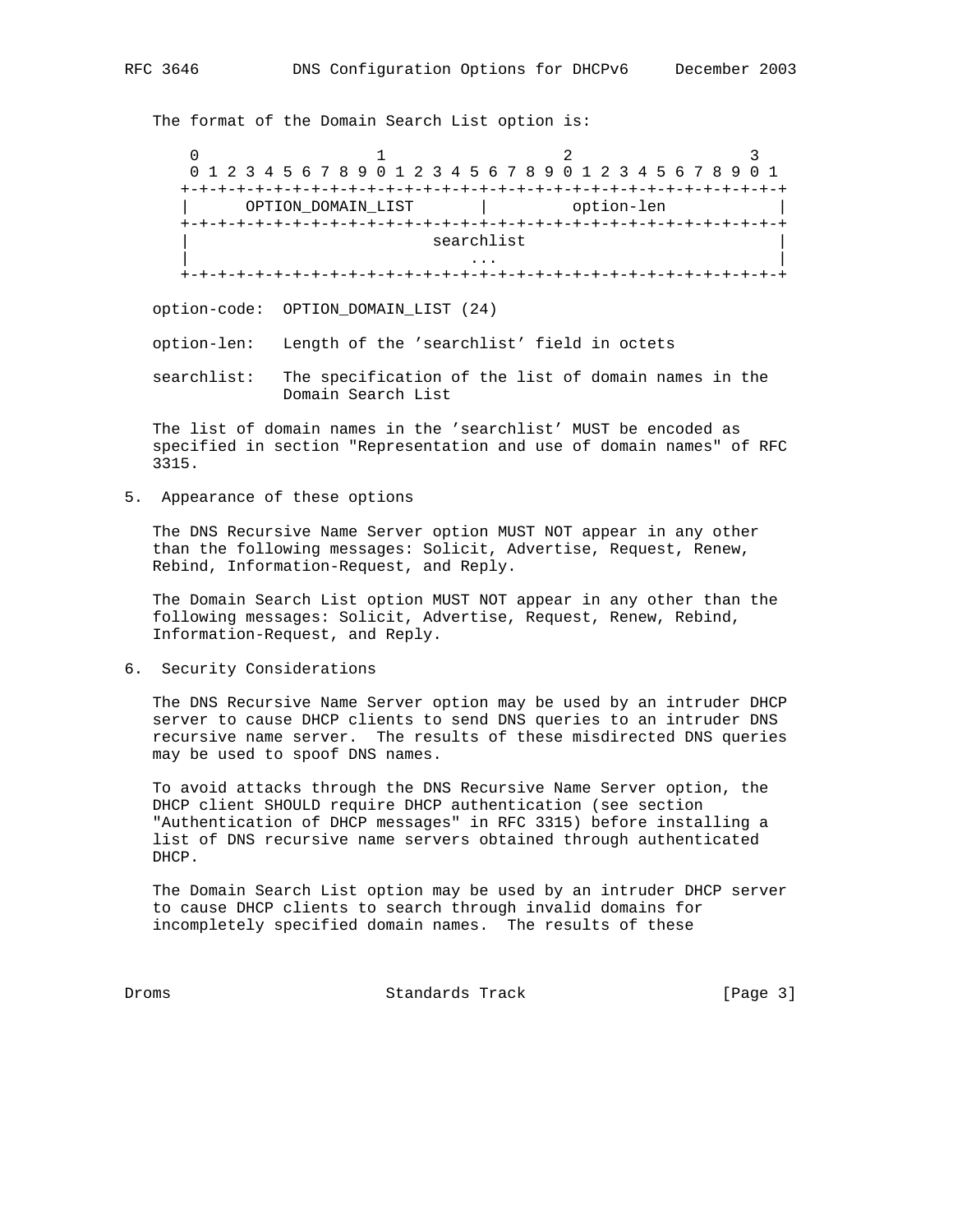misdirected searches may be used to spoof DNS names. Note that support for DNSSEC [4] will not avert this attack, because the resource records in the invalid domains may be legitimately signed.

 The degree to which a host is vulnerable to attack via an invalid domain search option is determined in part by DNS resolver behavior. RFC1535 [7] contains a discussion of security weaknesses related to implicit as well as explicit domain searchlists, and provides recommendations relating to resolver searchlist processing. Section 6 of RFC1536 [5] also addresses this vulnerability, and recommends that resolvers:

- 1. Use searchlists only when explicitly specified; no implicit searchlists should be used.
- 2. Resolve a name that contains any dots by first trying it as an FQDN and if that fails, with the names in the searchlist appended.
- 3. Resolve a name containing no dots by appending with the searchlist right away, but once again, no implicit searchlists should be used.

 In order to minimize potential vulnerabilities it is recommended that:

- 1. Hosts implementing the domain search option SHOULD also implement the searchlist recommendations of RFC1536, section 6.
- 2. Where DNS parameters such as the domain searchlist or DNS servers have been manually configured, these parameters SHOULD NOT be overridden by DHCP.
- 3. A host SHOULD require the use of DHCP authentication (see section "Authentication of DHCP messages" in RFC 3315) prior to accepting a domain search option.
- 7. IANA Considerations

 IANA has assigned an option code to the DNS Recursive Name Server option (23) and to the Domain Search List option (24) from the DHCP option code space defined in section "IANA Considerations" of RFC 3315.

8. Acknowledgements

 This option was originally part of the DHCPv6 specification, written by Jim Bound, Mike Carney, Charlie Perkins, Ted Lemon, Bernie Volz and Ralph Droms.

Droms **Standards Track** [Page 4]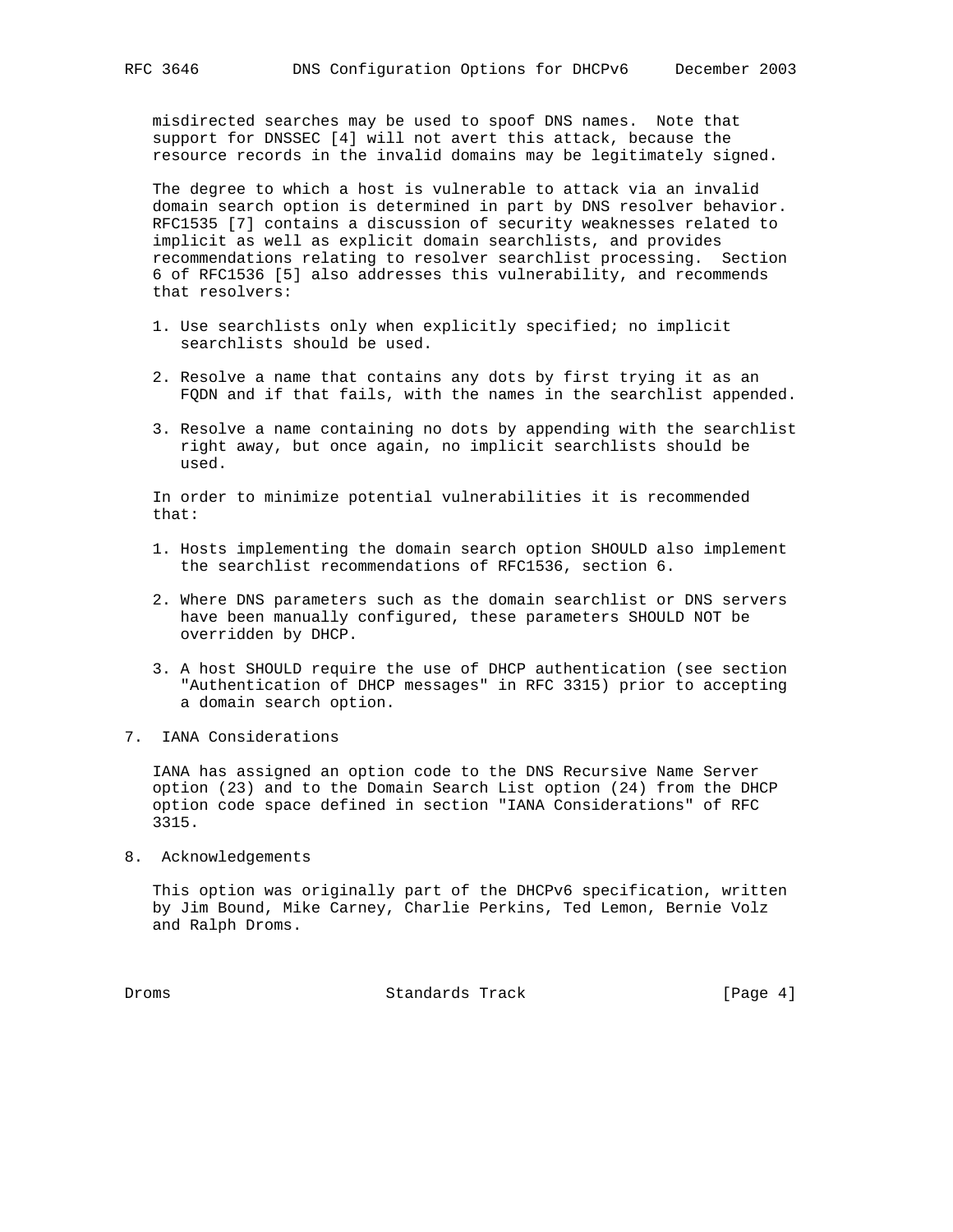The analysis of the potential attack through the domain search list is taken from the specification of the DHCPv4 Domain Search option, RFC3397 [8].

 Thanks to Rob Austein, Alain Durand, Peter Koch, Tony Lindstrom and Pekka Savola for their contributions to this document.

- 9. References
- 9.1. Normative References
	- [1] Mockapetris, P., "Domain names implementation and specification", STD 13, RFC 1035, November 1987.
	- [2] Bound, J., Carney, M., Perkins, C., Lemon, T., Volz, B. and R. Droms (ed.), "Dynamic Host Configuration Protocol for IPv6 (DHCPv6)", RFC 3315, May 2003.
	- [3] Bradner, S., "Key words for use in RFCs to Indicate Requirement Levels", BCP 14, RFC 2119, March 1997.
	- [4] Eastlake, D., "Domain Name System Security Extensions", RFC 2535, March 1999.
	- [5] Kumar, A., Postel, J., Neuman, C., Danzig, P. and S. Miller, "Common DNS Implementation Errors and Suggested Fixes", RFC 1536, October 1993.
- 9.2. Informative References
	- [6] Mockapetris, P., "Domain names concepts and facilities", STD 13, RFC 1034, November 1987.
	- [7] Gavron, E., "A Security Problem and Proposed Correction With Widely Deployed DNS Software", RFC 1535, October 1993.
	- [8] Aboba, B. and S. Cheshire, "Dynamic Host Configuration Protocol (DHCP) Domain Search Option", RFC 3397, November 2002.

Droms 6. Standards Track 1996 [Page 5]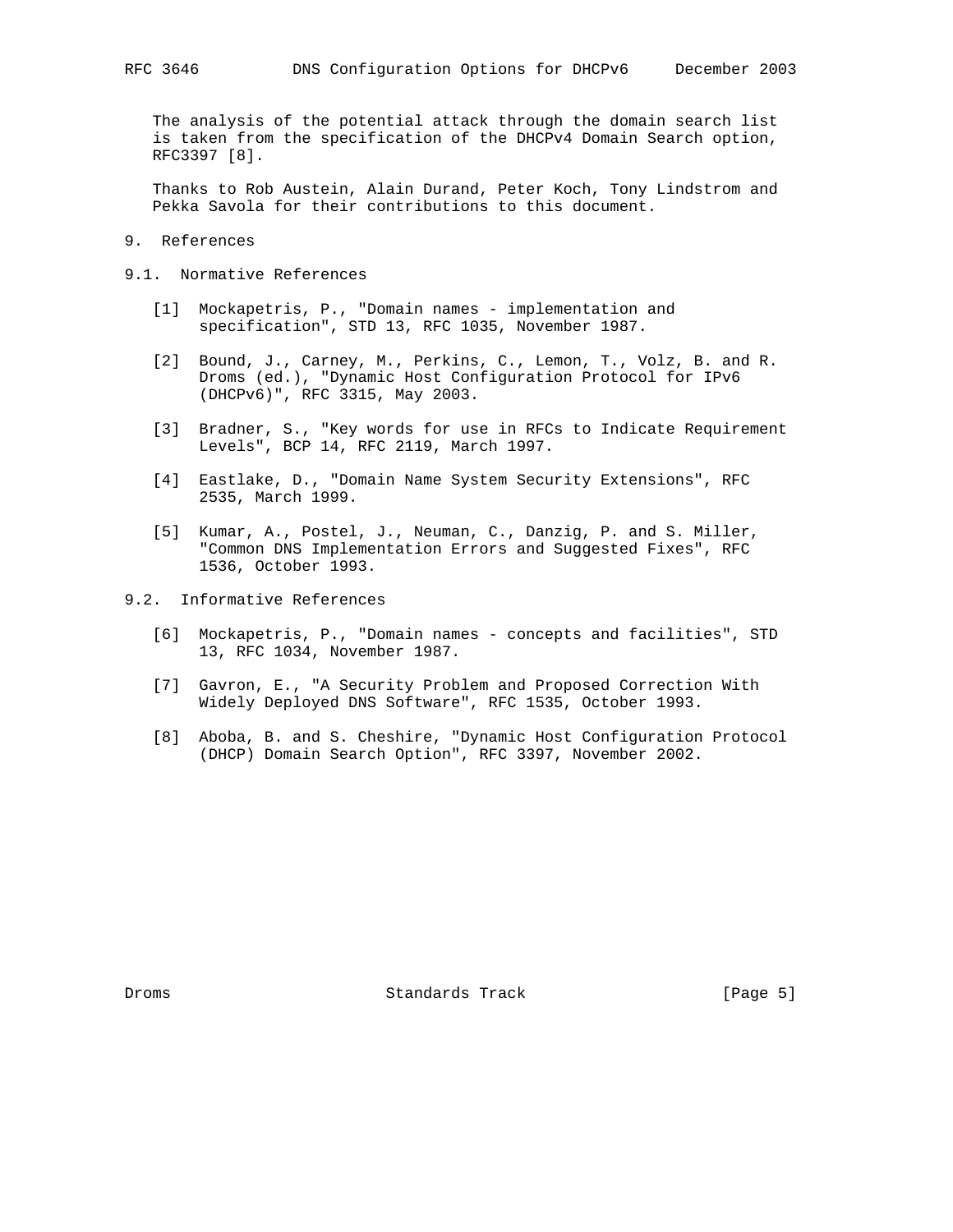# Intellectual Property Statement

 The IETF takes no position regarding the validity or scope of any intellectual property or other rights that might be claimed to pertain to the implementation or use of the technology described in this document or the extent to which any license under such rights might or might not be available; neither does it represent that it has made any effort to identify any such rights. Information on the IETF's procedures with respect to rights in standards-track and standards-related documentation can be found in BCP-11. Copies of claims of rights made available for publication and any assurances of licenses to be made available, or the result of an attempt made to obtain a general license or permission for the use of such proprietary rights by implementors or users of this specification can be obtained from the IETF Secretariat.

 The IETF invites any interested party to bring to its attention any copyrights, patents or patent applications, or other proprietary rights which may cover technology that may be required to practice this standard. Please address the information to the IETF Executive Director.

Author's Address

 Ralph Droms, Editor Cisco Systems 1414 Massachusetts Ave. Boxboro, MA 01719 USA

 Phone: +1 978 936 1674 EMail: rdroms@cisco.com

Droms 6 (Page 6) Standards Track (Page 6)